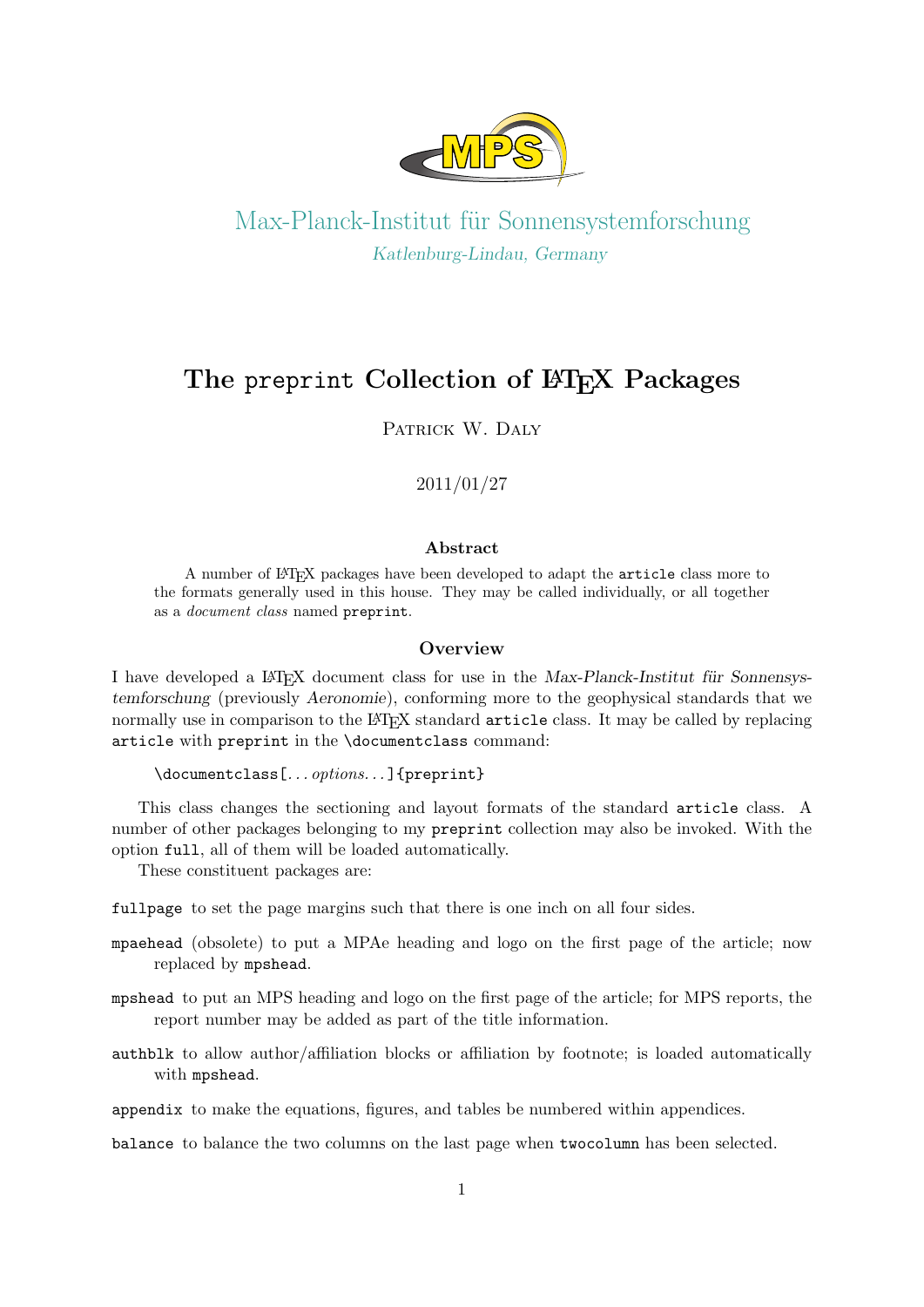- sublabel allows selected elements to be sub-numbered, such as equations in the sequence 4, 5a, 5b, 6, . . . . Figures and tables may also be so numbered.
- figcaps puts the list of figure captions at the end automatically, along with all the tables from the article; the figure and table environments appear in the source text where they are first referred to, but the figure captions and the tables appear at the end; optionally, the figures themselves appear at the very end. Why do it this way? It is how a manuscript is normally prepared for submission. Then, by turning off this option, a preprint may be produced with the figures and tables in the text where they belong, without making any other change to the source text.
- natbib was originally developed as part of this collection, but has become a LATEX standard and so is described elsewhere. It is loaded automatically. It extends the bibliographic citations, in particular, allows for author-year citations, unlike the standard numerical ones.

All of the above may be used with other main classes, like the standard article, either together or singly. (However, figcaps must be called after appendix and sublabel.)

A number of other options exist that may be used only with the preprint class.

- full loads all of the above packages.
- mpae used with full to load mpaehead in place of the default mpshead, kept to make old documents compatible with their original appearance.
- mps used with full to load mpshead; not really needed since this is the default.
- bw is passed on to mpshead to produce black & white logo and institute name instead of default coloured.
- ms makes a manuscript by adding a title page, double spacing, and activates the figure captions list, by reading in figcaps even if full has not been issued.

draft is the same as ms, but this conflicts with the graphicx package; kept for compatibility.

nosecnum suppresses section numbering.

The following options are provided for consistency with other packages but really do not do anything.

a4 is superfluous since the layout is designed for A4 paper.

a4in is equally superfluous.

secnum is the opposite of nosecnum, but is the default anyway.

The regular LAT<sub>EX</sub> options twoside, two column, and titlepage may also be given.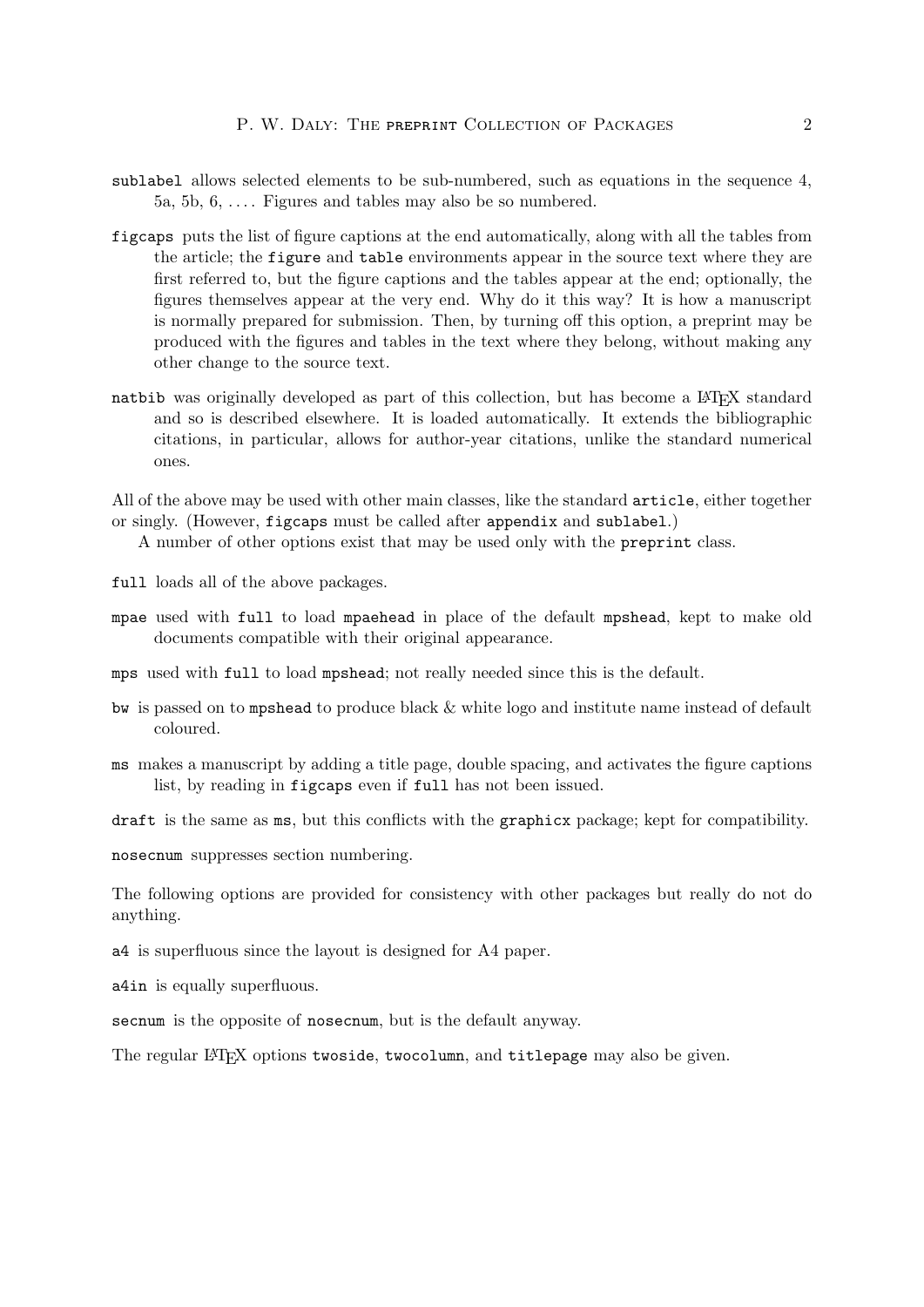# Implementing the Packages

Any document that has been prepared for the LAT<sub>EX</sub> article class may add them with the \usepackage command, e.g.:

\documentclass{article} \usepackage{mpshead,appendix}

Any number of packages may be included, in any order, except that sublabel and appendix must come before figcaps.

#### Implementing the Whole Preprint Package

Alternatively, the complete preprint format may be invoked with

\documentclass[full,...options...]{preprint} for a preprint, or \documentclass[ms,full,...options...]{preprint} for a manuscript.

This not only loads most of all the packages, but also changes the sectioning and layout formats, as well as the form of running headlines and some other things. Naturally, the normal LATEX options such as 11pt, 12pt, titlepage, etc. may also be included.

Some of the packages are only loaded in conjunction with some others. For example:

balance only makes sense when the standard option twocolumn has also been given, so it is only read in with twocolumn;

figcaps is appropriate only for a manuscript, which is indicated with the option ms; by leaving off the ms option, a preprint is produced instead of a manuscript.

# How to Use the Extra Features

Some of these features, such as appendix, work automatically without any extra interaction from the user, while others, such as sublabel, only enable new commands that the user must know how to employ. These new commands are listed here organized according to the package that defines them.

#### Extra preprint Features

- $\text{intword}(yes)$  allows one to enter alternative text depending on whether two column has been selected or not. This is sometimes necessary with formulas that do not fit into the narrow column of a two-column page. The yes text is entered if two column is active, otherwise the no text is included.
- $\begin{center}$  \begin{plate}... \end{plate} is an environment that functions exactly the same as figure, but with independent numbering. A starred version also exists for double-column plates in twocolumn mode. This environment has been added because JGR wants coloured figures to be labelled as "plates" instead of "figures".

\listofplates is analogous to \listoffigures for printing out the list of plates.

#### Extra fullpage Features

This package can only be used in conjunction with a page size specification in the \documentclass command, such as a4paper, which is given automatically by the preprint class. See the list of loading options below for additional features.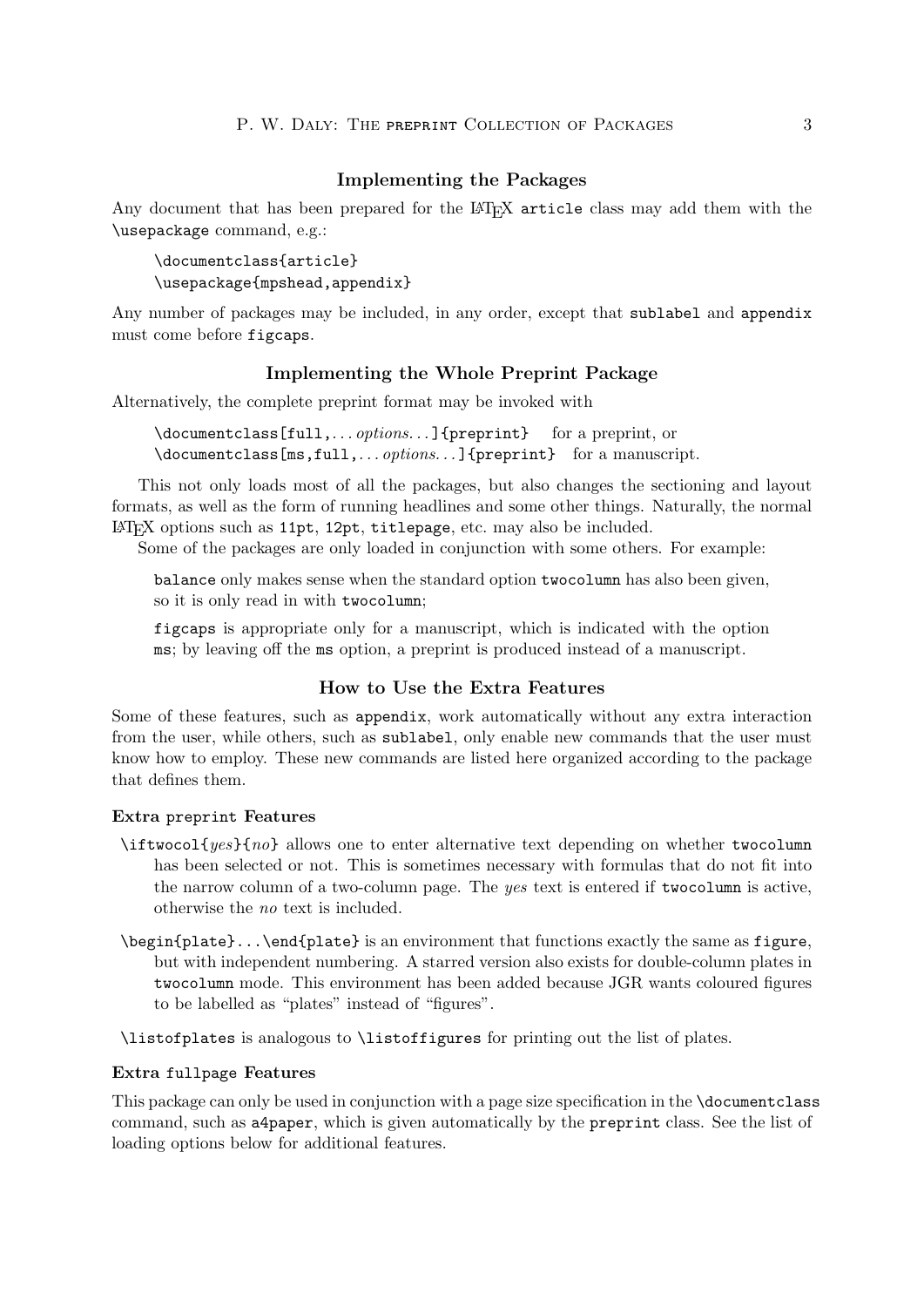#### Extra mpshead Features

\reportno{mps report number} allows one to enter an internal report identification number that is then printed at the top of the first page; Fr. Steinmetz distributes these numbers. If this command is missing, then no number is printed.

#### Extra authblk Features

(This package is loaded automatically with mpshead. It may be loaded independently, without that package.)

In standard LATEX, one enters authors and affiliations with a single  $\author{..\and..}$ command, as

\author{J. B. Smith\\Institute for Research \and F. G. James and K. Baldwin\\NASA}

This produces

# J. B. SMITH Institute for Research F. G. James and K. Baldwin

#### NASA

With this package, one can additionally enter them as

\author{J. B. Smith} \affil{Institute for Research} \author{F. G. James} \author{K. Baldwin} \affil{NASA}

For one or two affiliations, this produces the same result as the first example, but for more, a footnote style is automatically generated. This would look like

> J. B. SMITH<sup>1</sup>, F. G. JAMES<sup>2</sup>, AND K. BALDWIN<sup>2</sup> <sup>1</sup>Insitute of Research  $^{2}NASA$

(This is only illustrative; it really takes three or more affiliations to produce this style.)

Furthermore, each of the **\author** and **\affil** commands may be given an explicit footnote marker, as an optional argument. This is useful to force footnotes even for two affiliations, and if the authors are not ordered by affiliation.

```
\author[1]{K. Baldwin}
\author[2]{J. B. Smith}
\author[1]{F. G. James}
\affil[1]{NASA}
\affil[2]{Institute for Research}
```
produces

K. BALDWIN<sup>1</sup>, J. B. SMITH<sup>2</sup>, AND F. G. JAMES<sup>1</sup>  $1<sub>NASA</sub>$ <sup>2</sup>Insitute of Research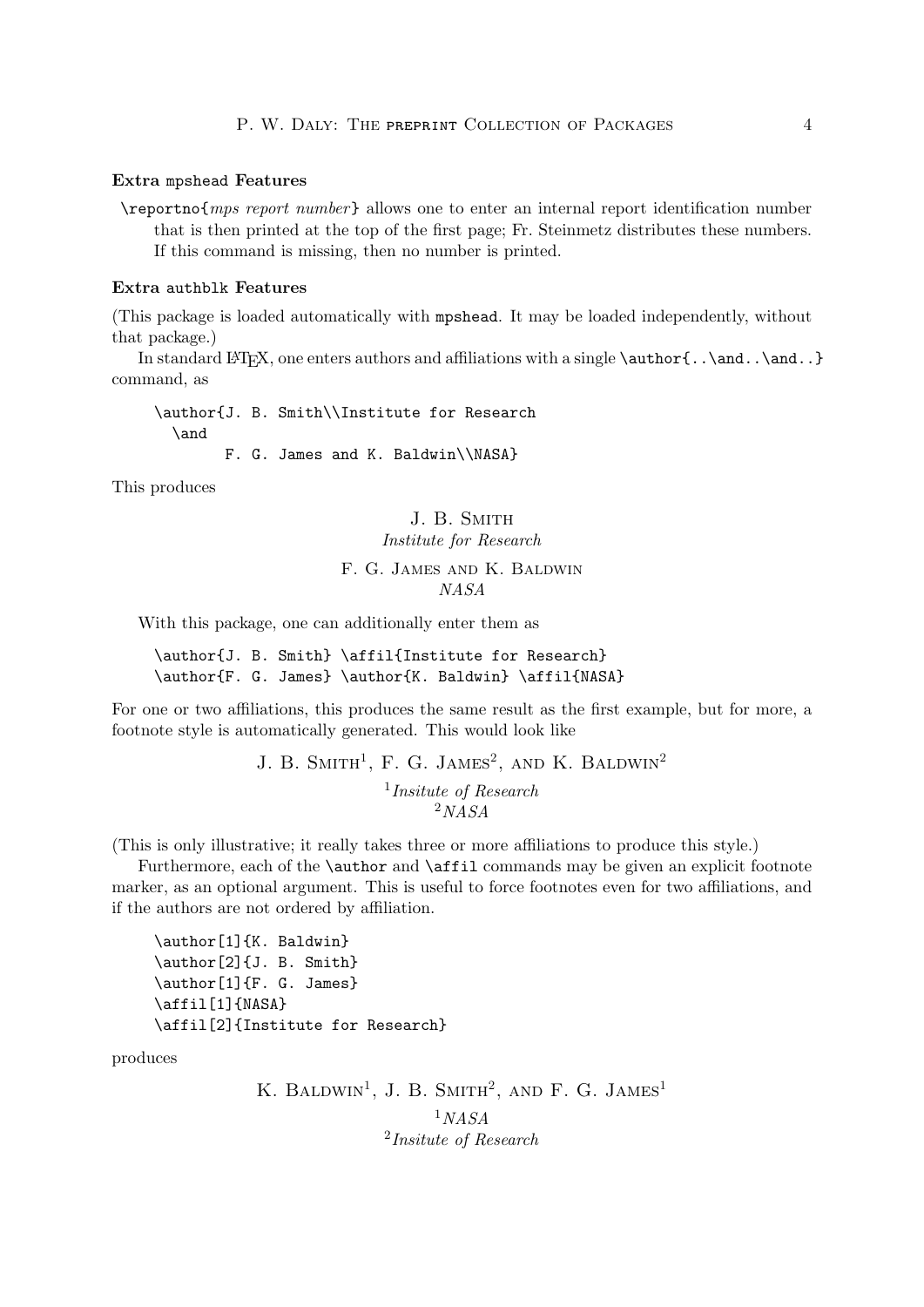#### Extra appendix Features

None.

# Extra balance Features

\balance turns the column-balancing feature on. It is advisable to print out the two-column document first without balancing; then add \balance somewhere within the text of the first column. After the next processing, the two columns will be (nearly) the same length. Theoretically, one could activate \balance earlier, but my experience is that sometimes extra lines of text are written below figures and tables. My balancing act is not perfect, so use it only where it is needed.

\nobalance turns off balancing if it was already on.

#### Extra sublabel Features

\sublabon{counter}...\sublaboff{counter } turn sublabelling on and off for the specified counter. Any existing counter name may be given, but the most meaningful ones are equation, table, figure, and plate. Sublabelling means that the main counter stays unchanged and a suffix is added to it, usually a lowercase letter. Equations may then have a sequence of 4, 5a, 5b,  $6, \ldots$ . These commands function globally, i.e., they are not affected by the range of other environments.

If  $\sum$  is issued again while sublabelling of that counter is still active, then the main counter is incremented and the sub-counter reset. Thus

 $\substack{x\\ ... \sublabel{x}} \ldots$ 

is the same as

 $\substack{x}$ ...  $\substack{x}$ ... \sublaboff{x} \sublabon{x} ... \sublaboff{x}

\substyle determines the form of the sublabels. The default within sublabel.sty is lowercase italic letters, as shown above. However, this may be changed by redefining \substyle. The preprint style contains such a redefinition, and makes the above sequence to be 4, 5-a, 5-b,  $6, \ldots$  This is done with

#### \renewcommand{\substyle}[1]{-\alph{#1}}

The user may make similar redefinitions if he wishes.

#### Extra figcaps Features

When figcaps has been invoked, either explicitly or under preprint with the option ms, then the figures, tables, and plates are not printed where they have been entered in the source text, but are collected throughout the whole paper and printed at the end. This is the usual place for them in a manuscript. However, by changing the options in the \documentclass command to produce a preprint in one or two columns, they will appear in the text as they should, without the user having to move them about.

Actually, only the figure and plate captions are listed at the end, along with the tables. There is an option to allow the figures and plates to be output as well, but this only makes sense if the figure and plate environments contain something that LAT<sub>EX</sub> can print.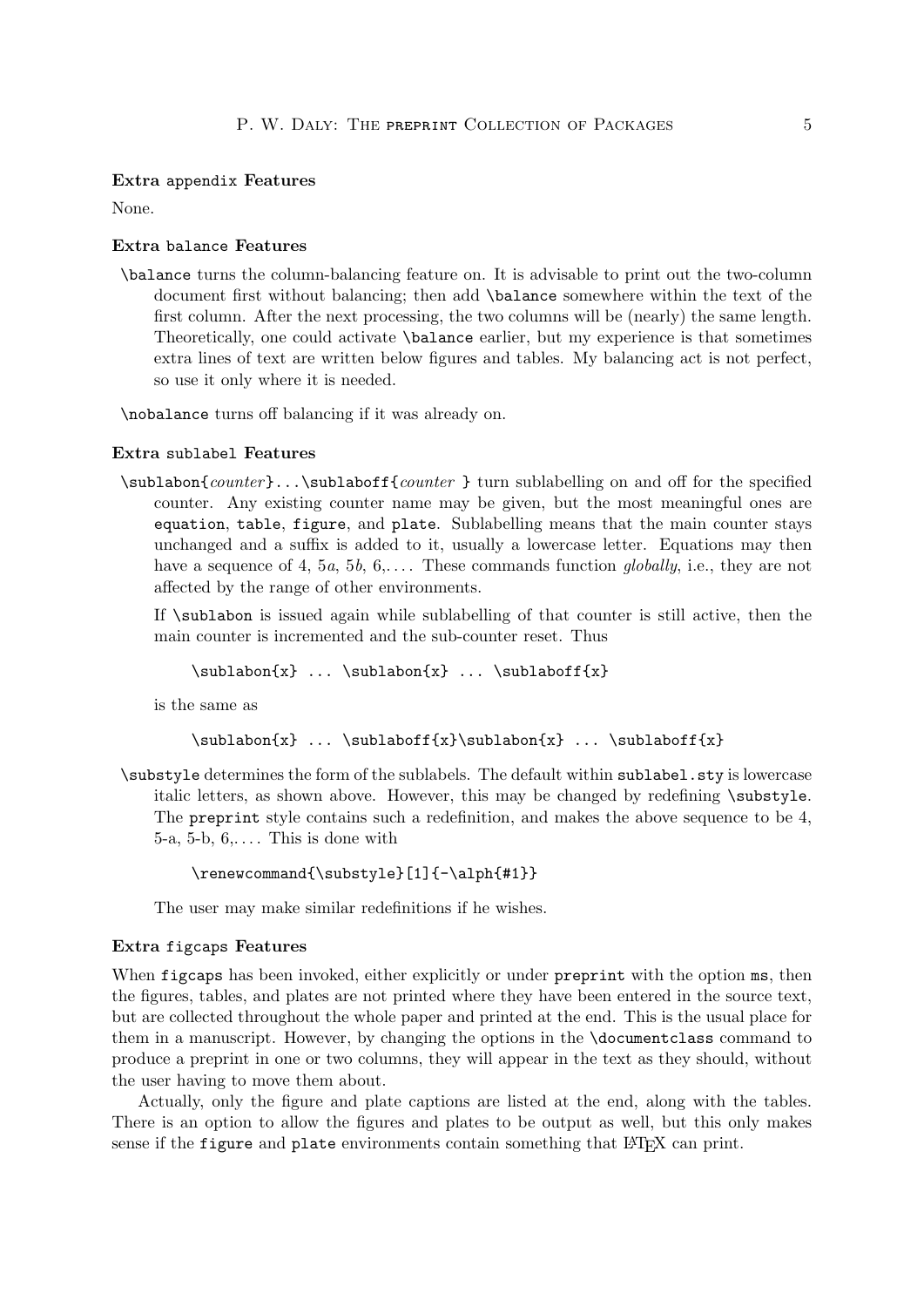Often figures are produced outside of LATEX and are simply added to the manuscript by hand. Or, space is left in the text where they are later glued in. In this case, one should reserve the space with a \vspace command. For example,

```
\begin{figure}
  \vspace{5cm}
  \caption{....}
\end{figure}
```
For a manuscript, the \vspace command is simply ignored, but when a preprint is printed, a blank space 5 cm high will be reserved for the figure.

Alternatively, figures may be produced with LATEX in picture environment, or may be imported as encapsulated PostScript files. As an example of the latter, suppose the figure is stored in a (PostScript) file named myfig.eps. It is imported with

```
\begin{figure}
\includegraphics[height=5cm]{myfig.eps}
  \caption{...}
\end{figure}
```
(This requires the package graphicx to have been loaded with \usepackage.) In this case, the figure is imported into the preprint, but only the figure caption is listed in the manuscript.

The special command \printfigures given before \begin{document} will cause the figures (and plates) to be output even for manuscripts, at the very end of the document.

# Extra natbib Features

This section has been removed, since natbib is no longer part of this collection, but is a standard LATEX contributed package.

# Loading Options

Under LATEX  $2\varepsilon$ , packages may have their own options which are included in the **\usepackage** command, as

#### \usepackage[options]{package}

If the full option is given for preprint, then it is not necessary to load the other packages with **\usepackage.** In any event, with or without full, any of the package options may then be added to the class options in the \documentclass line.

#### Options for fullpage

in (default) sets a one inch margin all around the text and headings and footers;

cm sets a margin of 1.5 cm all around;

plain (default) sets \pagestyle{plain} and removes the space reserved for the headings;

empty, headings, myheadings set corresponding page styles and take them into account when fixing the margins.

This package requires that the correct paper specification (e.g., a4paper) be given in \documentclass. The preprint class automatically selects a4paper and loads fullpage with options cm, myheadings.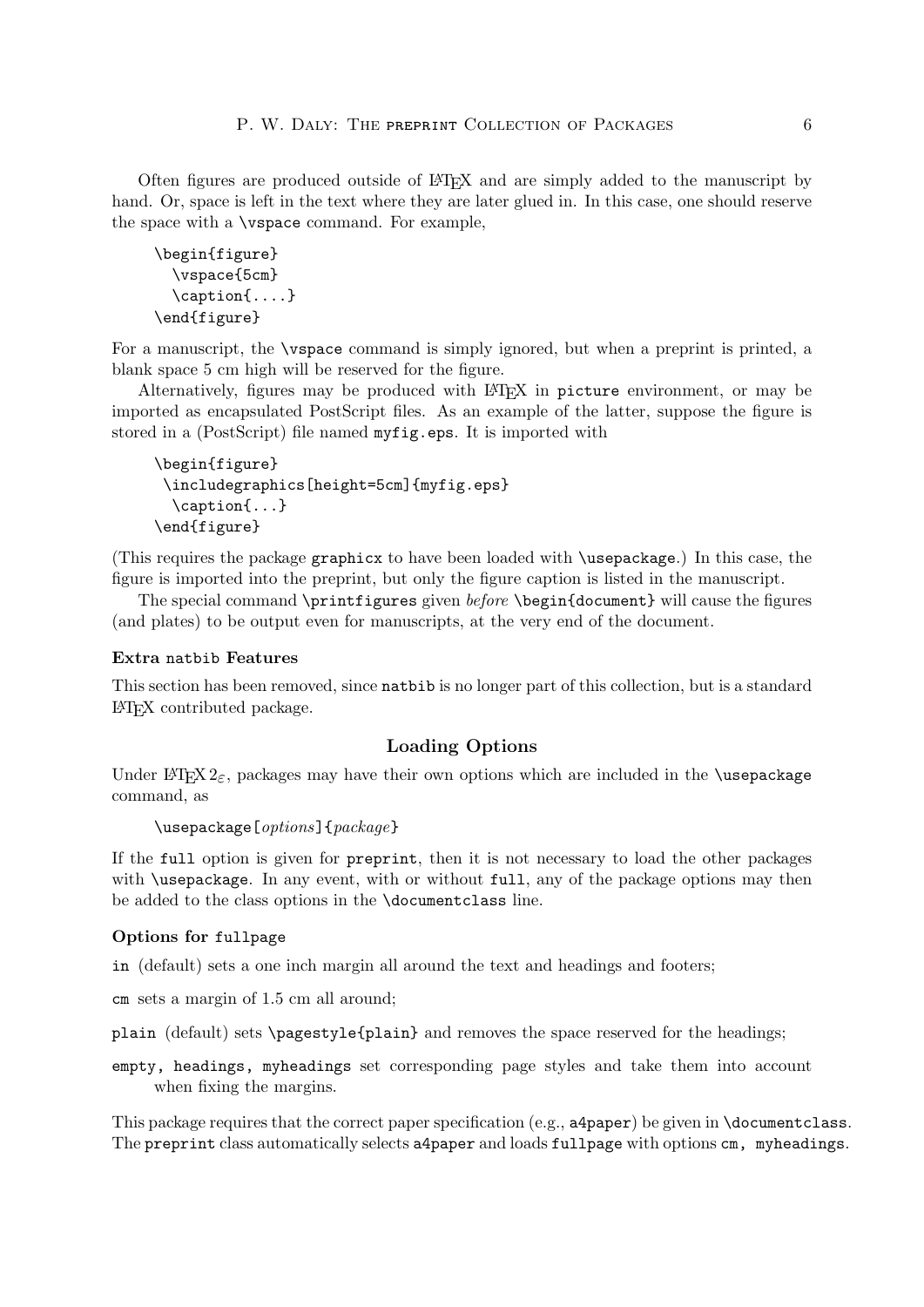#### Options for mpshead

color (default) outputs logo and institute name in colour;

colour same as color;

bw outputs logo and name in black & white;

sw same as bw.

#### Options for authblk

blocks automatic selection will always be author/affiliation blocks; noblocks automatic selection will always be footnote mode; maxn  $(n = 2, 6)$  there are n affiliations before switching to footnote style auth-sc sets author font to small caps; auth-sc-lg sets author font to small caps, but with size \large; auth-lg sets author font to normal, but in size \large; affil-sl sets affiliation font to slanted; affil-it sets affiliation font to italic; german changes 'and' to 'und' in author lists.

#### Options for appendix

mylang (default) keeps the current value for the word 'Appendix';

english, american sets 'Appendix' unconditionally to English;

german, austrian, french, esperanto translates to the given language;

blank suppresses the printing of the appendix title with the \appendix command.

# Options for balance

None.

#### Options for sublabel

italic to have subnumbers as italic lowercase letters (default);

roman to have the subnumbers as Roman lowercase letters, as 4a.

(Actually, preprint itself overwrites these definitions, so these options are ineffectual.)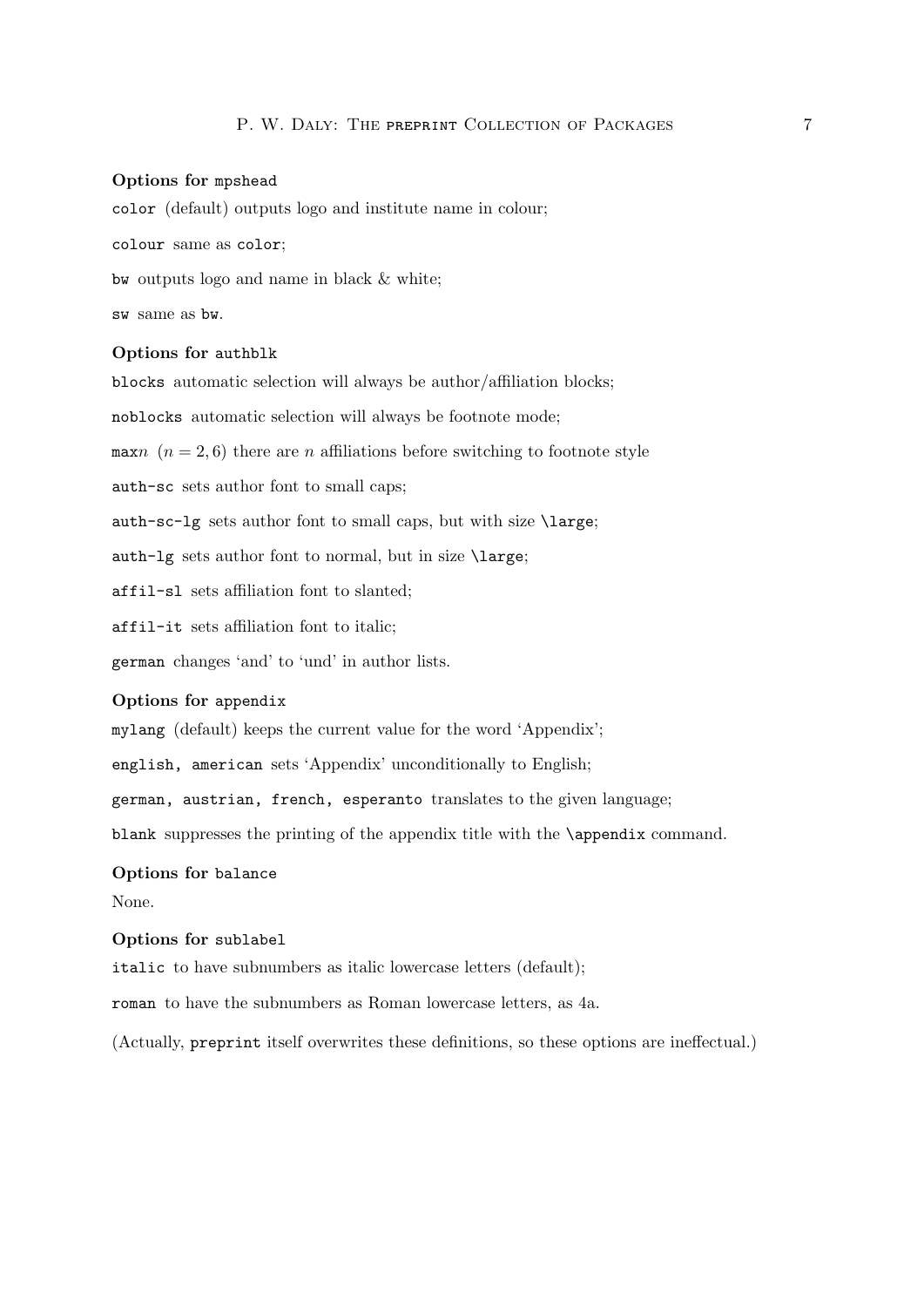# Options for figcaps

The same language options as for appendix, plus

- figon (default) activates the whole procedure of moving figures and tables to the back of the article, (same as \figcapson);
- figoff deactivates the whole procedure, (same as \figcapsoff);
- printfigures allows the figures themselves and not just their captions to be output at the very end, in addition to the caption page, (same as \printfigures); by default this is not done;
- figmark enables marking of figure and table environments in the text with marginal notes; (same as \figmarkon);

(Again, preprint sets many of these itself.)

#### Options for natbib

round (default) for round parentheses;

square for square brackets;

colon (default) to separate multiple citations with colons;

comma to use commas as separaters;

authoryear (default) for author-year citations;

numbers for numerical citations;

super for superscripted numerical citations, as in Nature;

nobibstyle to ignore punctuation style specified by \bibliographystyle.

# Summary of Extra Commands

This is an alphabetically-ordered quick-reference of the extra or modified commands mentioned above.

- \author[mark]{author name} enters the name of a single author, with optional footnote marker *mark*. Must be given for each author separately.
- $\alpha r k$ [*filiation\_text*} enters text for the affiliation of the previous  $\alpha(s)$ , with optional footnote marker mark. Must be given once for each affiliation.

\balance turns on the column balancing when twocolumn has been selected.

- \begin{plate}...\end{plate} is an environment exactly like figure meant for coloured plates.
- $\b{\bibliographystyle{style}$  may take on arguments agu, anngeo, pass, cospar, esa, nature, as well as the standard plain.